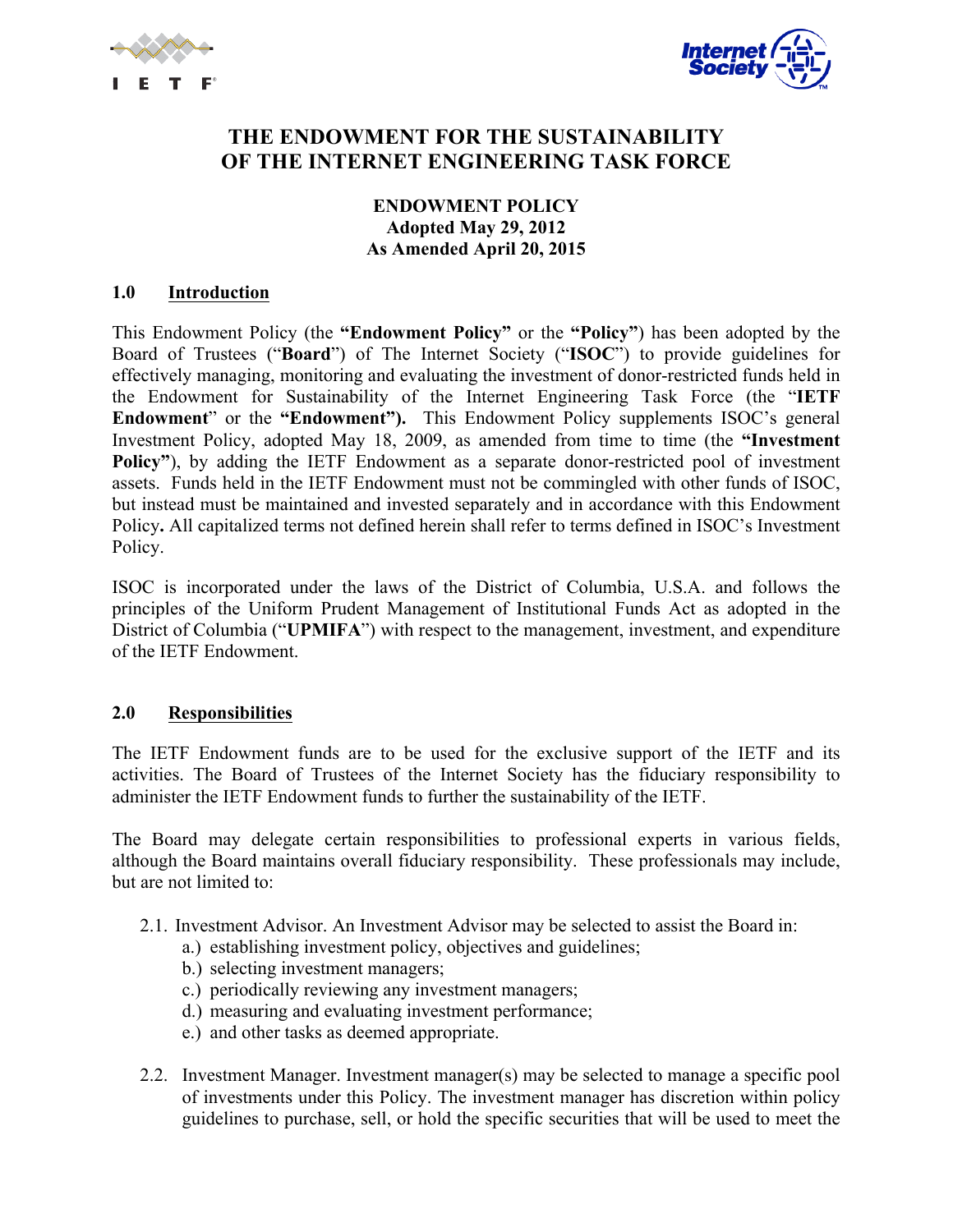investment objectives;

- 2.3. Custodian. The custodian will physically (or through agreement with sub-custodian) maintain possession of securities owned by the ISOC, collect dividend and interest payments, redeem maturing securities, and effect receipt and delivery following purchases and sales. The custodian will also perform regular accounting of all assets owned, purchased or sold, as well as movement of assets within the accounts.
- 2.4. ISOC Officers and Staff. The role of ISOC's officers and staff is to direct the day-today investment of the IETF Endowment funds according to the parameters and restrictions of this Endowment Policy and other directives of the Board. The Board may assign further responsibilities to ISOC officers and staff as required.

# **3.0 Endowment Council**

The Internet Society will have a council of donors (the **"Endowment Council")**, which is to be identified according to guidelines recommended by ISOC staff, in consultation with the IETF Administrative Oversight Committee (the "IAOC") and approved by the Board. It is the responsibility of the Endowment Council to provide advice and guidance to the Board in the performance of the Board's fiduciary responsibilities. The Board will seek advice from Endowment Council with respect to the following matters for which the Board is solely responsible:

- Setting performance benchmarks for the investment of the Endowment;
- Selecting and reviewing the performance of the Investment Manager(s);
- Annually establishing the appropriation of Endowment funds according to Section 7.0 of this Endowment Policy; and
- As needed, making changes to this Endowment Policy according to Section 12.0.

As the fiduciary responsibilities of the Board with respect to the IETF Endowment cannot be delegated, the Endowment Council serves in an advisory capacity only.

## **4.0. Investment Objectives**

The investment objectives of the Endowment are to:

- (1) Manage the funds in the Endowment in a way that the corpus exists in perpetuity.
- (2) Maintain the long-term, real purchasing power of the Endowment by generating an investment return which exceeds the Core CPI (Consumer Price Index) reported by the U.S. Bureau of Labor Statistics.
- (3) Minimize the risk of losses by diversifying the Endowment across asset classes.
- (4) Maximize total risk-adjusted return in order to meet or exceed the spending requirements for the Endowment.
- (5) Provide for the operating costs of the Endowment from returns on investments (rather than principal).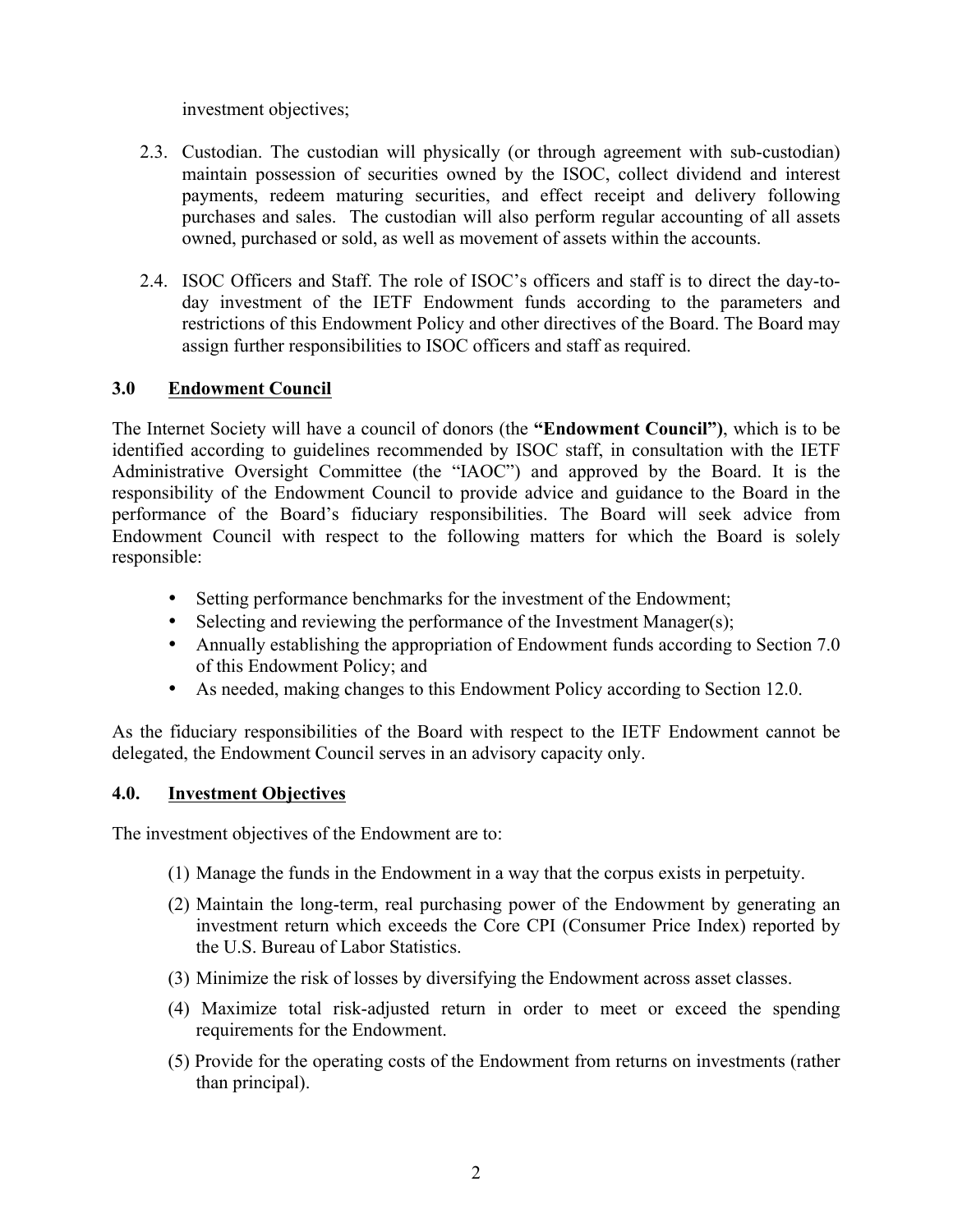(6) Minimizes investment costs to the greatest extent possible, including minimization of taxes and/or legal and administrative fees.

# **5.0 Investment Guidelines**

To accomplish its investment objectives, ISOC is authorized to make any legal investment that is consistent with the Investment Standards as set forth herein, including, but not limited to publicly traded securities and bonds, and to utilize any legal investment structure that primarily holds such investments, including separately managed portfolios, mutual funds, exchange traded funds, limited partnerships, and other commingled investment entities. When utilizing mutual funds or other commingled entities, ISOC shall ensure that it or its delegates have selected the investment entity appropriately based on the strategies and provisions contained in the entity's prospectus, and the terms and conditions of the prospectus are deemed to control the entity's internal asset allocation, return objective, risk parameters, and other requirements.

## **6.0 Investment Standards**

Each person performing duties pursuant to this Endowment Policy, including managing and investing the IETF Endowment, shall do so in a manner consistent with the duty of loyalty, in good faith, and with the care that an ordinarily prudent person in a like position would exercise under similar circumstances. A person with special skills or expertise, or who is selected in reliance upon the person's representation that the person has special skills or expertise, has a duty to use those skills or that expertise in managing and investing the Endowment.

Unless otherwise provided by a gift instrument, management and investment decisions about an individual asset shall be made not in isolation but rather in the context of the Endowment's portfolio of investments as a whole and as a part of an overall investment strategy having risk and return objectives reasonably suited to the Endowment and to ISOC.

Unless otherwise provided by a gift instrument, Endowment funds shall be invested and managed considering the following factors:

- General economic conditions;
- Possible effect of inflation or deflation;
- Expected tax consequences, if any, of investment decisions or strategies;
- Role that each investment or course of action plays within the overall investment portfolio of the fund;
- Expected total return from income and the appreciation of investments;
- Needs of the Endowment to make distributions and preserve capital; and
- An asset's special relationship, if any, to the charitable purposes of the Endowment.

The investments of the Endowment shall be diversified unless it is prudently determined by the Board, or its delegates, that because of special circumstances, the investment objectives are better served without diversification. The Board, or its delegates, shall review a decision not to diversify as frequently as circumstances require, but at least annually. Within a reasonable time after receiving property, the Board, or its delegates, shall make and carry out decisions concerning the retention or disposition of the property or to rebalance a portfolio, in order to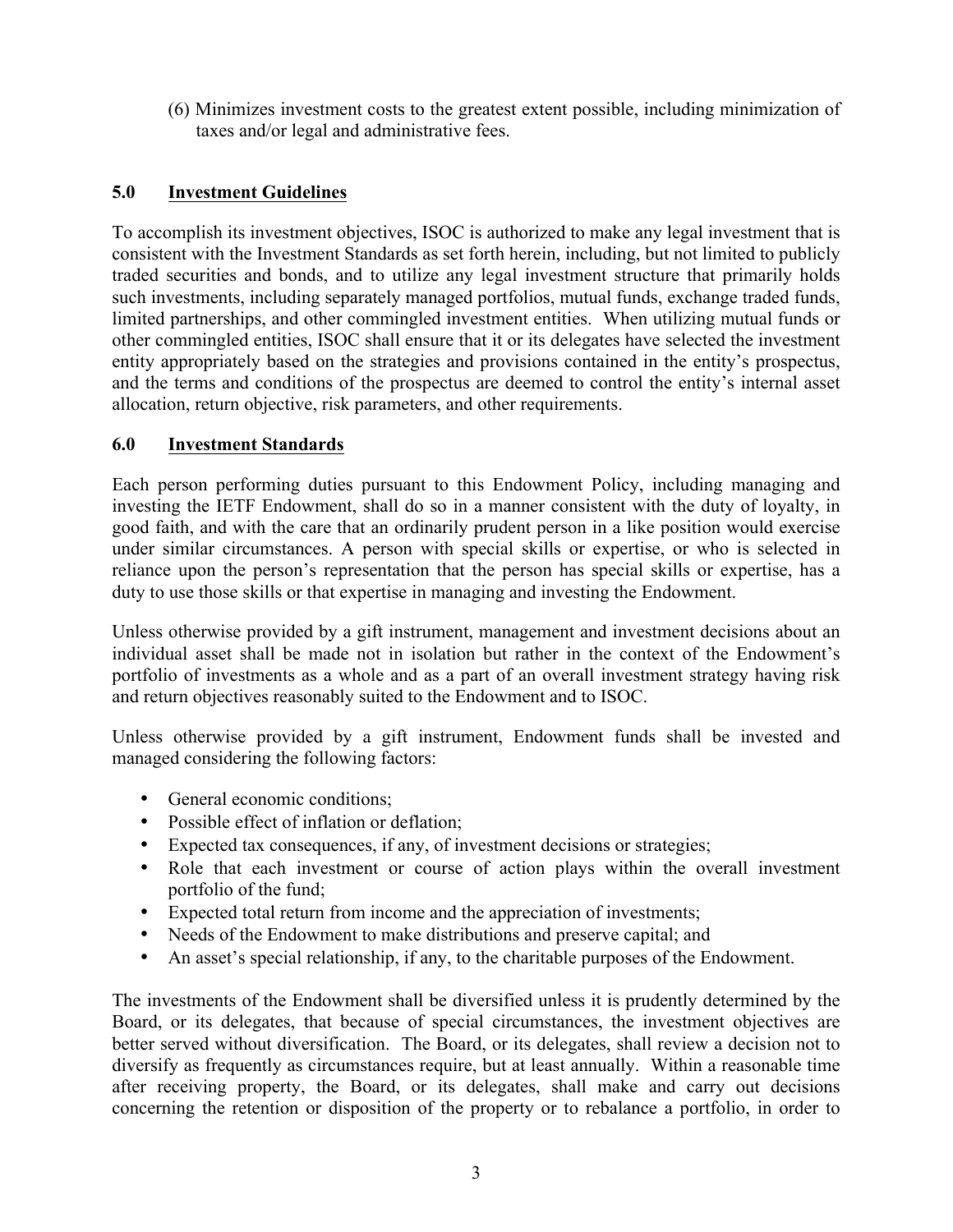bring the Endowment into compliance with the purposes, terms, and distribution requirements of the Endowment as necessary to meet other circumstances and the requirements of this Policy.

ISOC may incur only those costs that are appropriate and reasonable in relation to the assets, the purposes of the Endowment, and the skills available to ISOC, and shall make a reasonable effort to verify facts relevant to the management and investment of the Endowment. The Endowment will be included in the independent annual audit of the Internet Society, or in the absence of such audit will be subject to other audit procedures as determined by the Board.

# **7.0 Spending Policy**

The Board will make an annual determination regarding the amount of expenditure from the IETF Endowment. The Board will make the determination to appropriate funds for the support of the IETF and its activities based on the factors in this Section 7.0.

In making the annual determination, the Board will consider the following factors:

- Advice from the Endowment Council;
- Target size of the Endowment principal funds prior to initial appropriation;
- Preservation of the principal balance of the Endowment funds;
- Purpose of the Endowment funds;
- General economic conditions:
- Possible effect of inflation and deflation;
- Expected total return from income and the appreciation of investments; and
- Other provisions of this Endowment Policy.

## **8.0 Prohibited Investments**

The Board has adopted the following restrictions to apply to the IETF Endowment portfolio. The Investment Advisor or the Investment Manager may not:

- 1) Purchase any private placements;
- 2) Purchase individual options contracts. However to the extent that mutual funds are used, the mutual funds may buy or sell option contracts for the purposes of managing portfolio risk;
- 3) Permit the mortgage, pledge, or hypothecation of any assets of the Endowment;
- 4) Engage in Short Sales;
- 5) Make use of margin transactions or the use of other such leverage instruments;
- 6) Of the entire portfolio of funds held in the Endowment, invest more than 5% of the portfolio in fixed income instruments that fall below investment grade (investment grade are those instruments rated BBB and above);
- 7) Hold more than 20% of Endowment in any one industry or sector;
- 8) Hold more than 5% of Endowment in the securities of any one company at cost, as determined at the time of purchase, or 10% of market value (this limitation does not apply to obligations in the aggregate issued or guaranteed by the United States Government);
- 9) Loan money or securities to any individual or corporation from the assets of the Endowment other than through the purchase of marketable fixed income securities;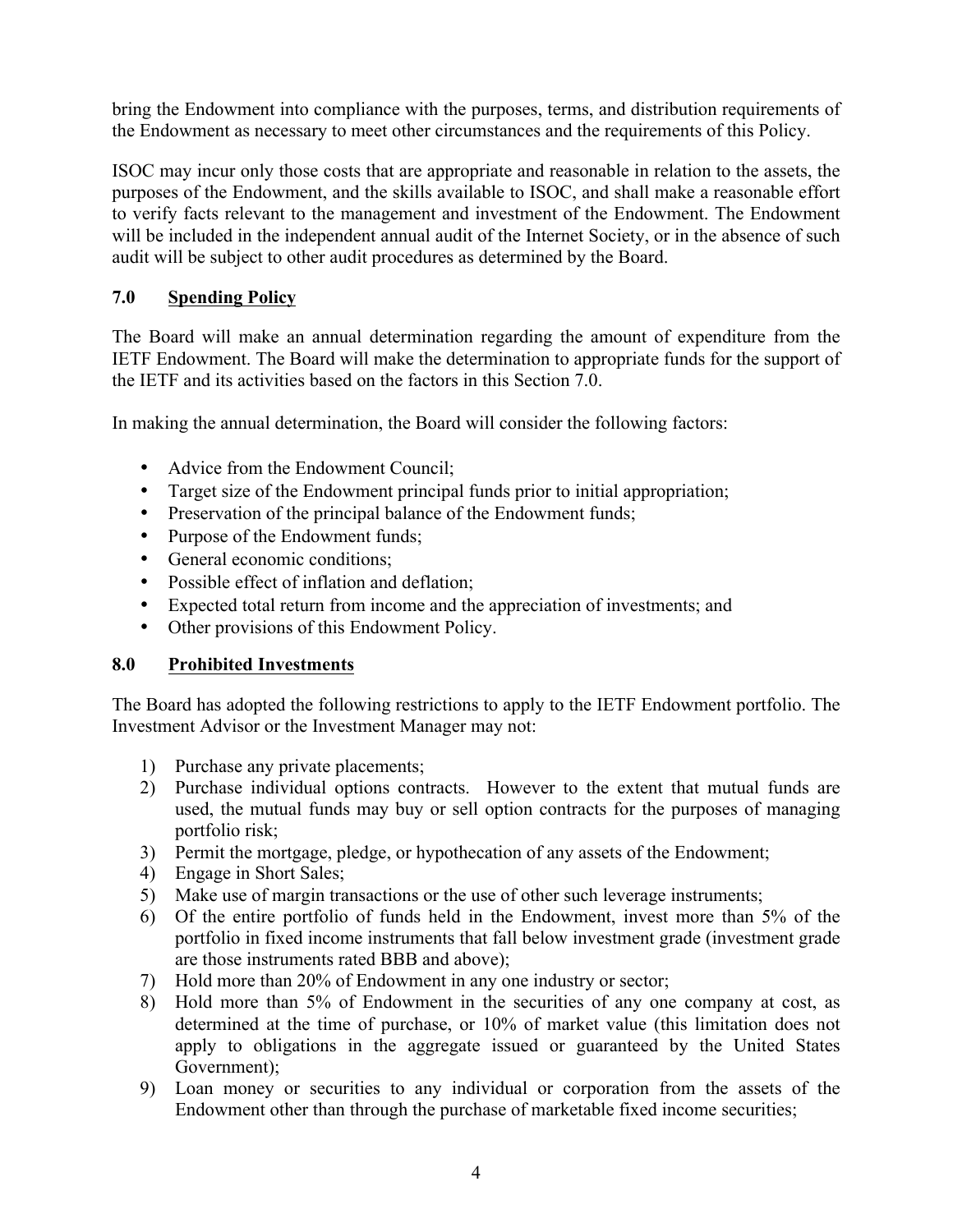- 10) Make investments at the direction of any ISOC representative that might create the appearance of a conflict of interest with ISOC member organizations. However, investments in such instruments, individually or in a diversified mutual fund, or at the direction of an Investment Manager are not precluded;
- 11) Make individual investments that are contrary to the purposes of the IETF or the Mission of the Internet Society. However, investments in such instruments, individually or in a diversified mutual fund, or at the direction of an Investment Manager are not precluded;
- 12) Make investments via financial firms or funds that are managed, overseen, or controlled by any member of the Endowment Council;
- 13) Make any investments that may be precluded by any special instructions issued in writing from time to time by the Board of Trustees.

## **9.0 Target Asset Mix**

The IETF Endowment shall be comprised of the asset classes listed in the table below. The target weight is the desired weight for each asset class. The minimum and maximum weights are to allow for normal market fluctuations and flexibility given market conditions.

| <b>ASSET CLASS</b>               | <b>MINIMUM</b><br><b>WEIGHT</b> | <b>TARGET</b><br><b>WEIGHT</b> | <b>MAXIMUM</b><br><b>WEIGHT</b> |
|----------------------------------|---------------------------------|--------------------------------|---------------------------------|
| <b>CASH AND CASH EQUIVALENTS</b> | $0\%$                           | 0%                             | N/A                             |
| <b>EQUITY</b>                    |                                 |                                |                                 |
| U.S. Equities                    |                                 |                                |                                 |
| Large Cap                        | 15%                             | 20%                            | 35%                             |
| Mid Cap                          | $5\%$                           | 10%                            | 20%                             |
| Small Cap                        | $5\%$                           | 10%                            | 15%                             |
| Foreign Equities                 | 5%                              | 15%                            | 25%                             |
| TOTAL EQUITY                     |                                 | 55%                            |                                 |
| <b>FIXED INCOME</b>              |                                 |                                |                                 |
| <b>Short Term Bonds</b>          | 5%                              | 10%                            | 25%                             |
| <b>Intermediate Term Bonds</b>   | 10%                             | 15%                            | 25%                             |
| Long Term Bonds                  | 5%                              | 10%                            | 25%                             |
| <b>TOTAL FIXED INCOME</b>        |                                 | 35%                            |                                 |
| <b>OTHER ASSETS</b>              | $0\%$                           | 10%                            | 20%                             |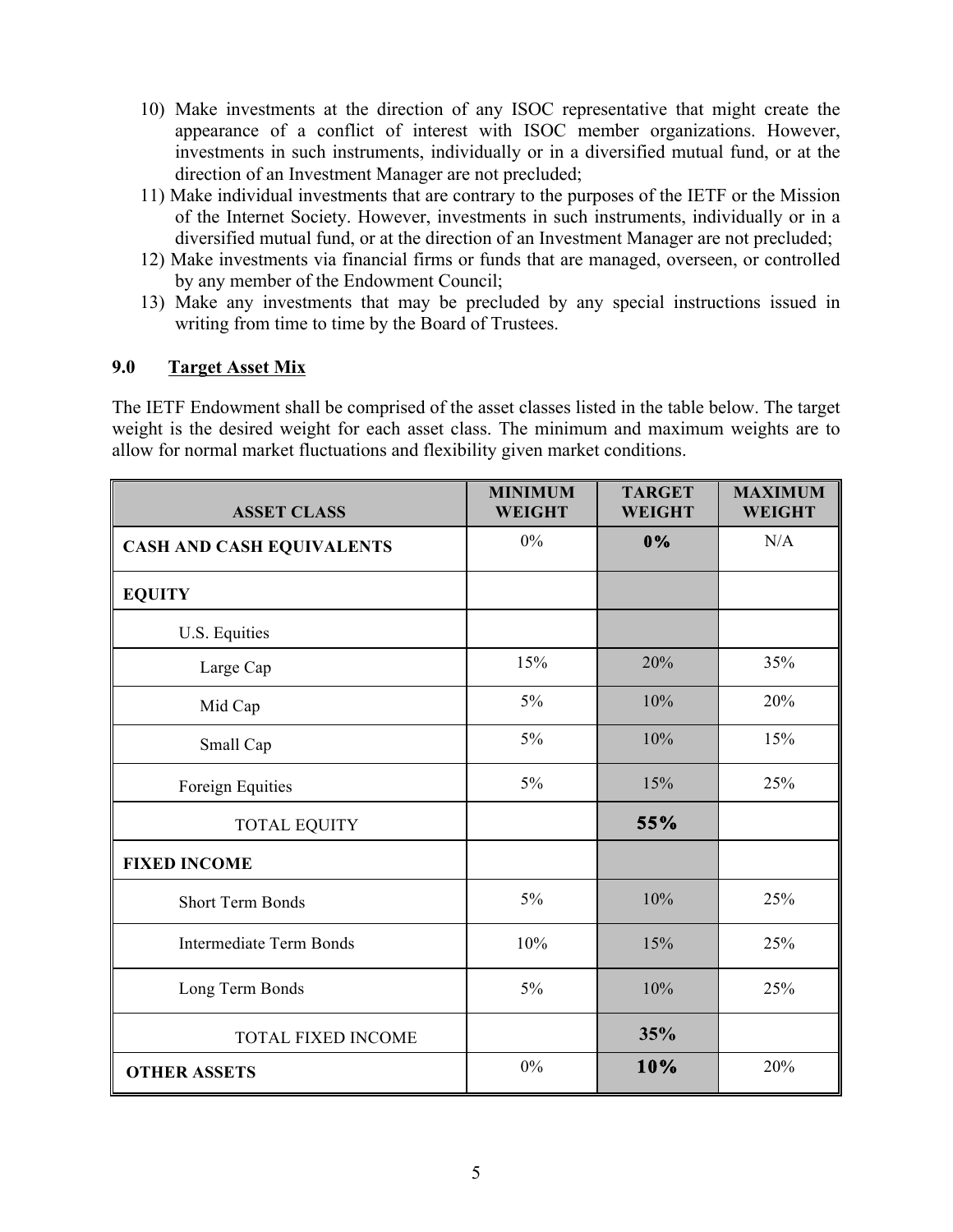#### **10.0 Definitions - Asset Classes**

Investments will be managed actively to pursue opportunities presented by changes in interest rates, credit ratings, and maturity premiums. The following definitions shall apply for the purposes of this Endowment Policy:

| Cash and Cash Equivalents | Funds may be held in cash and cash equivalents as<br>recommended by the Investment Advisor.                                                                               |
|---------------------------|---------------------------------------------------------------------------------------------------------------------------------------------------------------------------|
| U.S. Equities:            | U.S. publicly traded equities.                                                                                                                                            |
| Foreign Equities:         | Non-U.S. publicly traded equities.                                                                                                                                        |
| <b>Short Term Bonds:</b>  | Fixed income securities issued by the governments,<br>government agencies, or corporations, and having a<br>weighted average maturity of no more than three (3)<br>years. |
| Intermediate Term Bonds:  | Fixed income securities issued by the governments,<br>government agencies, or corporations, and having a<br>weighted average maturity of no more than six $(6)$<br>years. |
| Long-Term Bonds:          | Fixed income securities issued by the governments,<br>government agencies, or corporations, and having a<br>weighted average maturity of more than six (6) years.         |
| Other Assets:             | Commodities, REITS, and alternative investments<br>used to diversify the portfolio and protect assets from<br>downside risk.                                              |

There is no limitation to the level of funds that may be held in Cash and Cash Equivalents for the protection of the Endowment. Consequently, asset classes may fall below the mix parameters for the purpose of investment in Cash and Cash Equivalents.

From time to time, market conditions may cause the investments in various asset classes to vary from the targeted allocation. To remain consistent with the asset allocation guidelines established by this Endowment Policy, the Endowment will be rebalanced back to within the recommended asset mix parameters when asset-class weightings are outside their acceptable ranges. Such rebalancing will be accomplished within a reasonable timeframe to minimize the volatility of the mix of the investments held by the Endowment.

The Board will review the projected cash flow needs of the Endowment at least annually and identify any liquidity needs that would require advance notification of any Investment Manager.